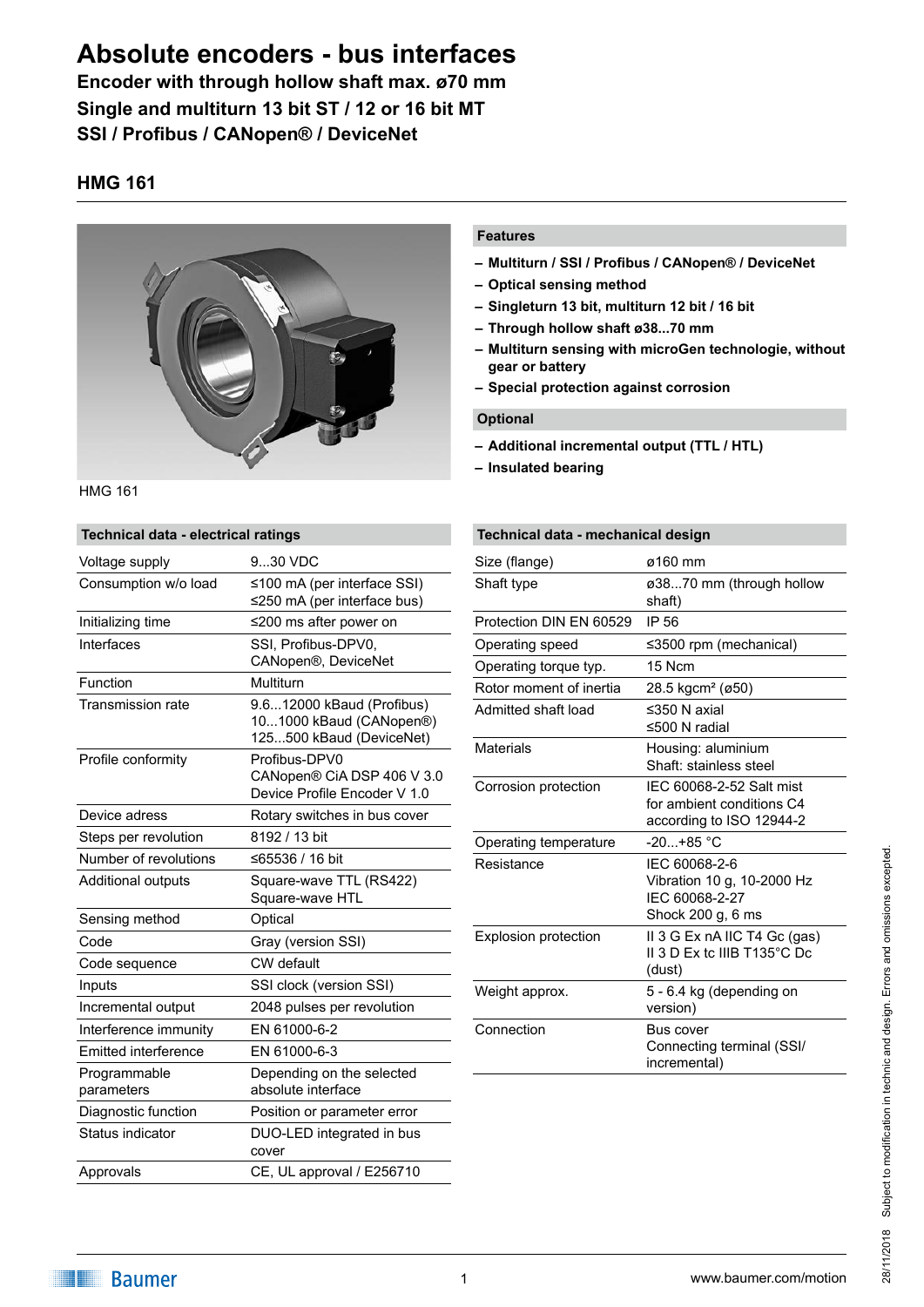**Encoder with through hollow shaft max. ø70 mm Single and multiturn 13 bit ST / 12 or 16 bit MT SSI / Profibus / CANopen® / DeviceNet**

# **HMG 161**

| <b>Part number</b> |                             |         |                                                              | <b>Accessories</b> |                                 |
|--------------------|-----------------------------|---------|--------------------------------------------------------------|--------------------|---------------------------------|
| HMG161             |                             |         |                                                              |                    | <b>Connectors and cables</b>    |
|                    |                             |         |                                                              | HEK8               | Sensor cable for encoders       |
|                    |                             |         | Shaft diameter                                               |                    | <b>Diagnostic accessories</b>   |
|                    |                             | 38H7    | Through hollow<br>shaft ø38 mm                               | 11075858           | Analyzer for encoders HENQ 1100 |
|                    |                             | 40H7    | Through hollow<br>shaft ø40 mm                               |                    |                                 |
|                    |                             | 42H7    | Through hollow<br>shaft ø42 mm                               |                    |                                 |
|                    |                             | 50H7    | Through hollow<br>shaft ø50 mm                               |                    |                                 |
|                    |                             | 55H7    | Through hollow<br>shaft ø55 mm                               |                    |                                 |
|                    |                             | 60H7    | Through hollow<br>shaft ø60 mm                               |                    |                                 |
|                    |                             | 65H7    | Through hollow<br>shaft ø65 mm                               |                    |                                 |
|                    |                             | 70H7    | Through hollow<br>shaft ø70 mm                               |                    |                                 |
|                    |                             |         | Additional output                                            |                    |                                 |
|                    | Z <sub>0</sub>              | Without |                                                              |                    |                                 |
|                    |                             |         | T2048 TTL level, 2048 pulses<br>H2048 HTL level, 2048 pulses |                    |                                 |
|                    | Absolute share              |         |                                                              |                    |                                 |
|                    | 13 13 bit singleturn        |         |                                                              |                    |                                 |
|                    | S version)                  |         | 25 13 bit singleturn + 12 bit multiturn (only                |                    |                                 |
|                    |                             |         | 29 13 bit singleturn + 16 bit multiturn                      |                    |                                 |
|                    |                             |         |                                                              |                    |                                 |
|                    | Interface/interfaces<br>SSI |         |                                                              |                    |                                 |
| S<br>P             | Profibus                    |         |                                                              |                    |                                 |
| $\mathsf C$        | CANopen®                    |         |                                                              |                    |                                 |
| D                  | <b>DeviceNet</b>            |         |                                                              |                    |                                 |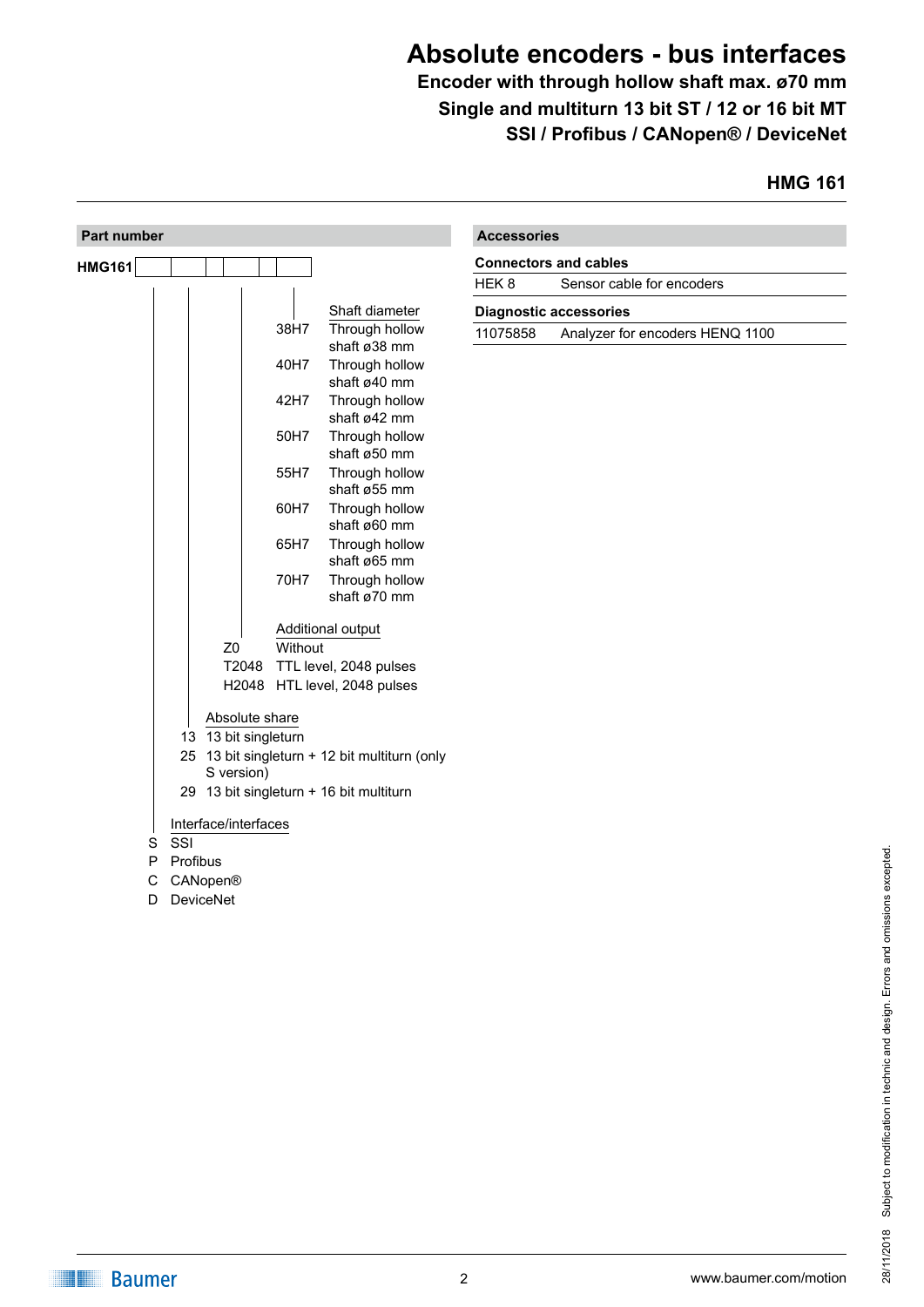**Encoder with through hollow shaft max. ø70 mm Single and multiturn 13 bit ST / 12 or 16 bit MT SSI / Profibus / CANopen® / DeviceNet**

## **HMG 161**

### **Terminal assignment - Profibus**

**View A** - Connecting terminal in cover



| <b>Terminal significance - Profibus</b>                 |                                                         |  |
|---------------------------------------------------------|---------------------------------------------------------|--|
| А                                                       | Negative serial data transmission,<br>pair 1 and pair 2 |  |
|                                                         | Positive serial data transmission,<br>pair 1 and pair 2 |  |
| UB                                                      | Voltage supply 930 VDC                                  |  |
| <b>GND</b>                                              | Ground connection for UB                                |  |
| Terminals with the same label are internally connected. |                                                         |  |

### **Features - Profibus**

| Protocol                | Profibus DP V0                                                                                                                                                                                                                                                         |
|-------------------------|------------------------------------------------------------------------------------------------------------------------------------------------------------------------------------------------------------------------------------------------------------------------|
| Profibus features       | Device Class 1 and 2                                                                                                                                                                                                                                                   |
| Data Exch.<br>functions | Input: Position value<br>Output: Preset value                                                                                                                                                                                                                          |
| Preset value            | The "Preset" parameter can be used to<br>set the encoder to a predefined value<br>that corresponds to a specific axis<br>position of the system.                                                                                                                       |
| Parameter<br>functions  | Rotating direction:<br>The relationship between the rotating<br>direction and rising or falling output<br>code values can be set in the operating<br>parameter.<br>Scaling:<br>The parameter values set the number<br>of steps per turn and the overall<br>resolution. |
| Diagnostic              | The encoder supports the following<br>error messages:<br>- Position error                                                                                                                                                                                              |
| Default settings        | User address 00                                                                                                                                                                                                                                                        |

## **Terminal assignment - CANopen®**

**View A** - Connecting terminal in cover



| Terminal significance - CANopen®                        |                                |  |
|---------------------------------------------------------|--------------------------------|--|
| CAN L                                                   | CAN Bus signal (dominant low)  |  |
| CAN H                                                   | CAN Bus signal (dominant high) |  |
| UB                                                      | Voltage supply 930 VDC         |  |
| <b>GND</b>                                              | Ground connection for UB       |  |
| Terminals with the same label are internally connected. |                                |  |
|                                                         |                                |  |

| Features - CANopen®           |                                                                                                                            |
|-------------------------------|----------------------------------------------------------------------------------------------------------------------------|
| Protocol                      | CANopen®                                                                                                                   |
| CANopen <sup>®</sup> features | Device class 2 CAN 2.0B                                                                                                    |
| Device profile                | CANopen®<br>CIA DSP 406, V 3.0                                                                                             |
| Operation modes               | Polling mode (asynch, via SDO)<br>Cyclic mode (asynch-cyclic)<br>Synch mode (synch-cyclic)<br>Acyclic mode (synch-acyclic) |
| Diagnostic                    | The encoder supports the following<br>error messages:<br>- Position error                                                  |
| Default settings              | User address 00                                                                                                            |
|                               |                                                                                                                            |

# 28/11/2018 Subject to modification in technic and design. Errors and omissions excepted. Subject to modification in technic and design. Errors and omissions excepted. 28/11/2018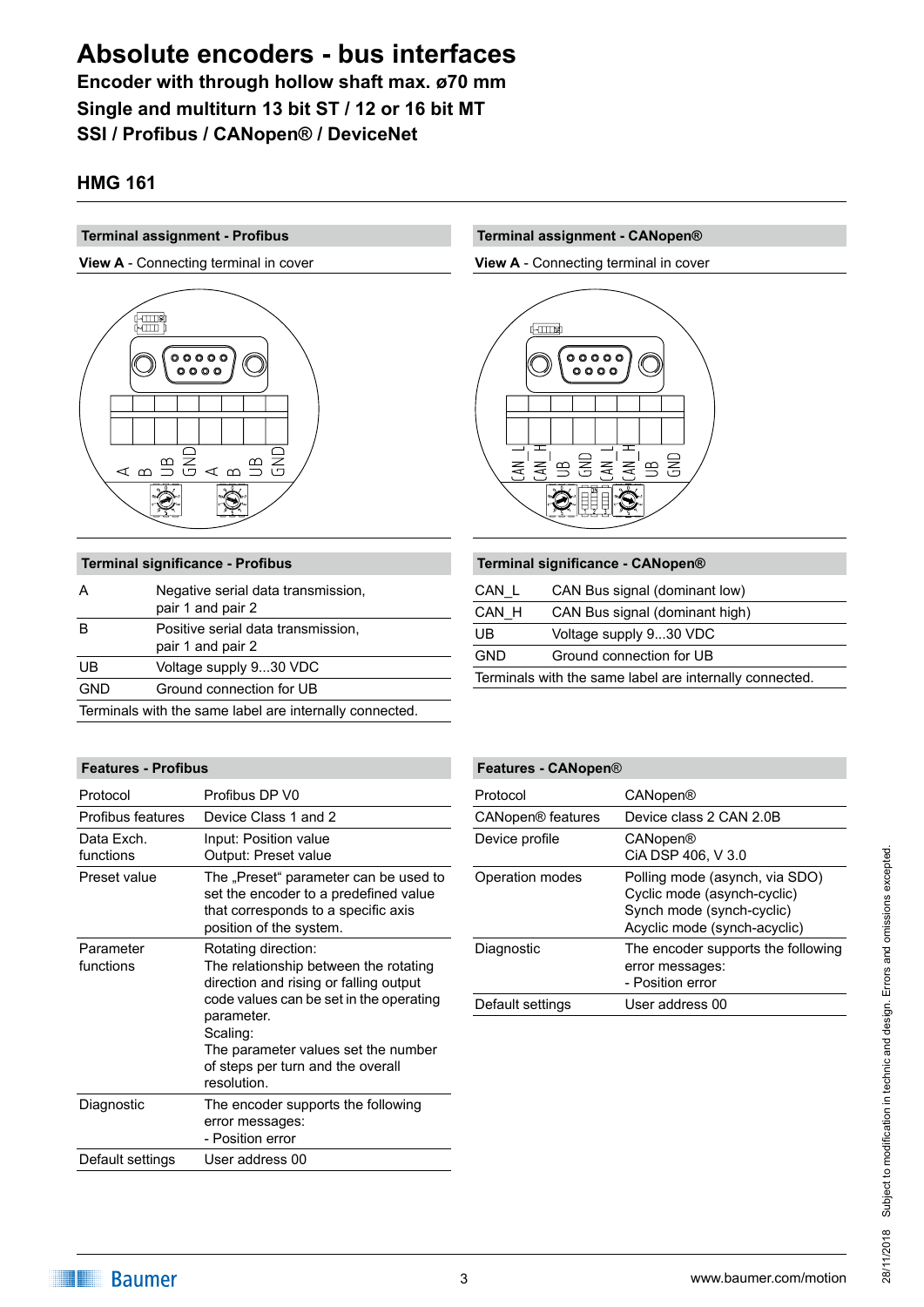**Encoder with through hollow shaft max. ø70 mm Single and multiturn 13 bit ST / 12 or 16 bit MT SSI / Profibus / CANopen® / DeviceNet**

## **HMG 161**

### **Terminal assignment - DeviceNet**

**View A** - Connecting terminal in cover



### **Terminal significance - DeviceNet**

| CAN L        | CAN bus Signal (dominant Low)    |
|--------------|----------------------------------|
| CAN H        | CAN bus Signal (dominant High)   |
| <b>DRAIN</b> | Shield connection                |
| UB           | Voltage supply 930 VDC           |
| <b>GND</b>   | Ground connection relating to UB |

Terminals of the same significance are internally connected and identical in their functions. Max. load on the internal terminal connections UB-UB and GND-GND is 1 A each.

### **Features - DeviceNet**

| Protocol               | <b>DeviceNet</b>                                                                                                                                                                                                                                                       |
|------------------------|------------------------------------------------------------------------------------------------------------------------------------------------------------------------------------------------------------------------------------------------------------------------|
|                        | DeviceNet features Device Profile for Encoders V 1.0                                                                                                                                                                                                                   |
| Operating modes        | I/O-Polling<br>Cyclic<br>Change of State                                                                                                                                                                                                                               |
| Preset value           | The "Preset" parameter can be used to<br>set the encoder to a predefined value<br>that corresponds to a specific axis<br>position of the system. The offset of<br>encoder zero point and mechanical<br>zero point is stored in the encoder.                            |
| Parameter<br>functions | Rotating direction:<br>The relationship between the rotating<br>direction and rising or falling output<br>code values can be set in the operating<br>parameter.<br>Scaling:<br>The parameter values set the number<br>of steps per turn and the overall<br>resolution. |
| Diagnostic             | The encoder supports the following<br>error warnings:<br>- Position and parameter error                                                                                                                                                                                |
| Default settings       | User address 00                                                                                                                                                                                                                                                        |

# **Terminal assignment - Incremental and/or SSI**

### **View B** - Connecting terminal



| only for SSI |  |
|--------------|--|
|--------------|--|

**View C** - Option

Flange connector M23, 12-pin, male contacts, counter-clockwise

| Male           | Assignment         |  |
|----------------|--------------------|--|
| Pin 1          | $\overline{K2}$    |  |
| Pin 2          | Clock *            |  |
| Pin 3          | Data *             |  |
| Pin 4          | Data *             |  |
| Pin 5          | K1                 |  |
| Pin 6          | $\overline{K1}$    |  |
| Pin 7          | Param <sup>*</sup> |  |
| Pin 8          | K <sub>2</sub>     |  |
| Pin 9          | Error <sup>*</sup> |  |
| <b>Pin 10</b>  | <b>GND</b>         |  |
| <b>Pin 11</b>  | Clock *            |  |
| <b>Pin 12</b>  | $+UB*$             |  |
| * only for SSI |                    |  |

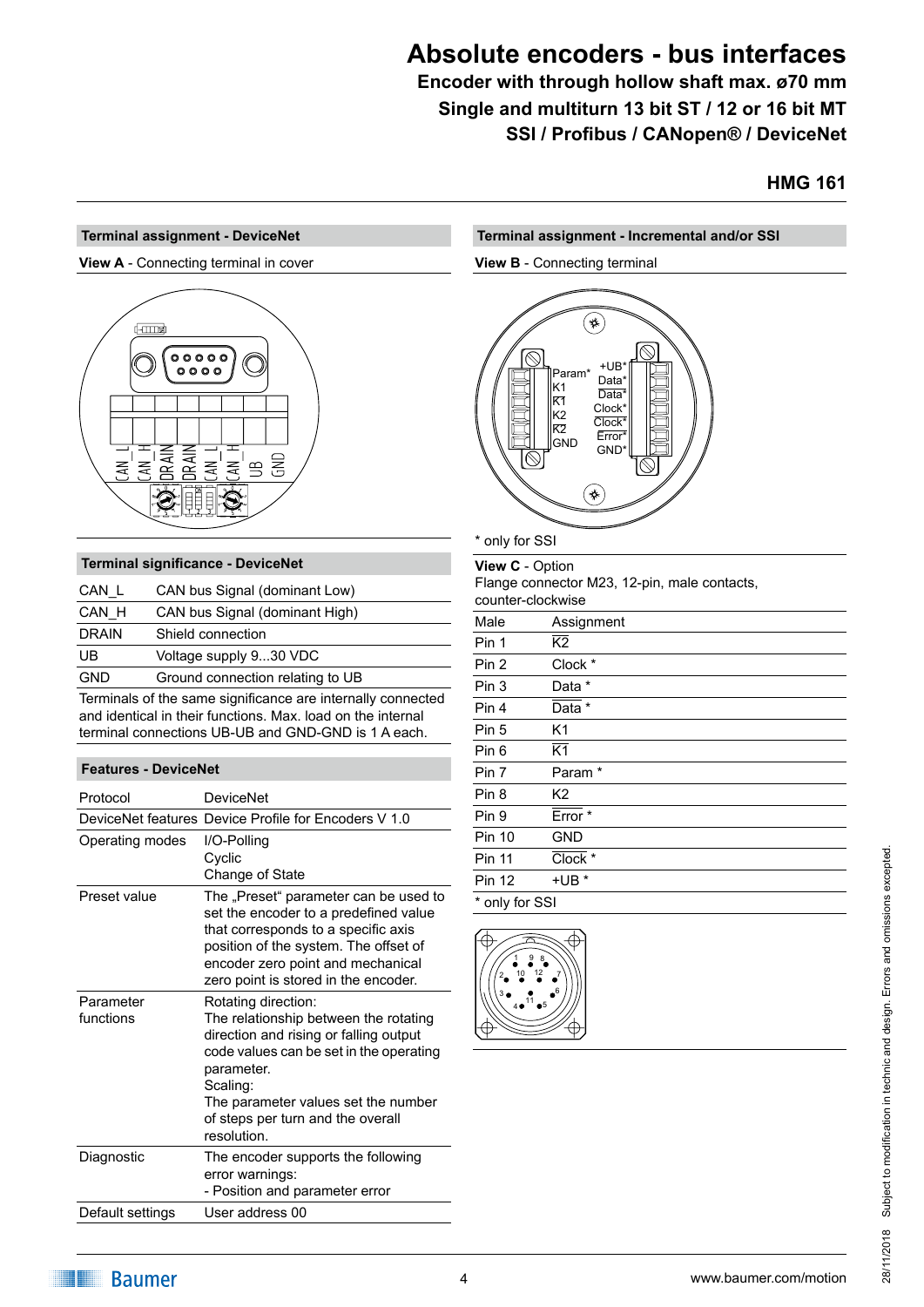**Encoder with through hollow shaft max. ø70 mm Single and multiturn 13 bit ST / 12 or 16 bit MT SSI / Profibus / CANopen® / DeviceNet**

# **HMG 161**



**Output signals**

**Additional incremental signals** at positive rotating direction